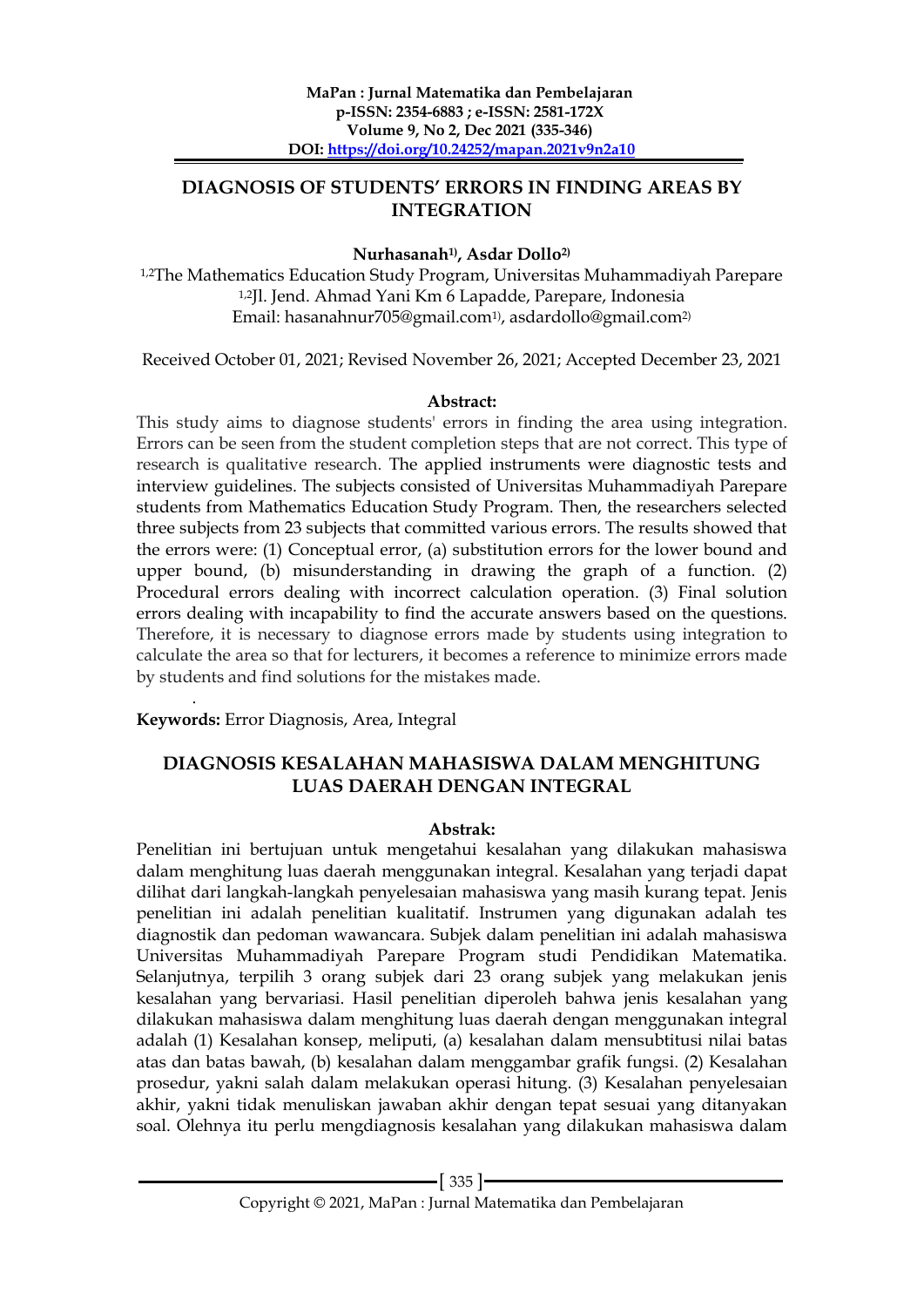penggunaan integral menghitung luas daerah sehingga bagi dosen menjadi referensi untuk meminimalisir kesalahan yang dilakukan mahasiswa dan menemukan solusi dari kesalahan-kesalahan yang dilakukan.

**Kata Kunci:** Diagnosis Kesalahan, Luas Daerah, Integral

*How to Cite*: Nurhasanah, & Dollo, A. (2021). Diagnosis of Students' Errors in Finding Areas by Integration. *MaPan : Jurnal Matematika dan Pembelajaran*, *9*(2), 335-346. https://doi.org/10.24252/mapan.2021v9n2a10.

### **INTRODUCTION**

athematics is a science that studies abstract and hierarchical concepts (Mendezabal & Tindowen, 2018). Because it is abstract, students often have difficulty in learning mathematics (Laurens, Batlolona, Batlolona, & Leasa, 2018). Mathematics learning contains easy and difficult material for students to reach so that it can affect the achievement of learning objectives. Integral material is one of the materials taught in mathematics learning, from high school to university. Integral is very important to master (Serhan, 2015) that the material is taught in basic Mathematics and Calculus I courses. In studying the integral concept, there are several things that need to be understood, namely the number of areas, boundaries, areas, and other concepts. To understand integral concepts, students must connect concepts to construct new knowledge (Sholihah & Maryono, 2020). In integral calculus, the competencies that are expected to be achieved are (1) understanding and being able to apply integral and indefinite concepts, (2) understanding integral techniques and applying them to problems, and (3) understanding indefinite integral concepts and proficient in solving problems (Sholihah & Mubarok, 2016). The integral concept has many uses, such as determining an area, volume of a rotating object, length of a bow, etc. Gottfried Wilhelm Leibniz was the first author who developed and introduced the integral concept (anti-differential) for mathematics (146-1716 M), famous with Leibniz. Integral is useful for mathematics and many fields, such as economy, astronomy, biology, physics, and many more. As a material of calculus subject, the integral has been learned by many educational levels, starting from the Senior High School until the University level. The skill consists of (1) calculating indefinite integral, (2) calculating definite integral on M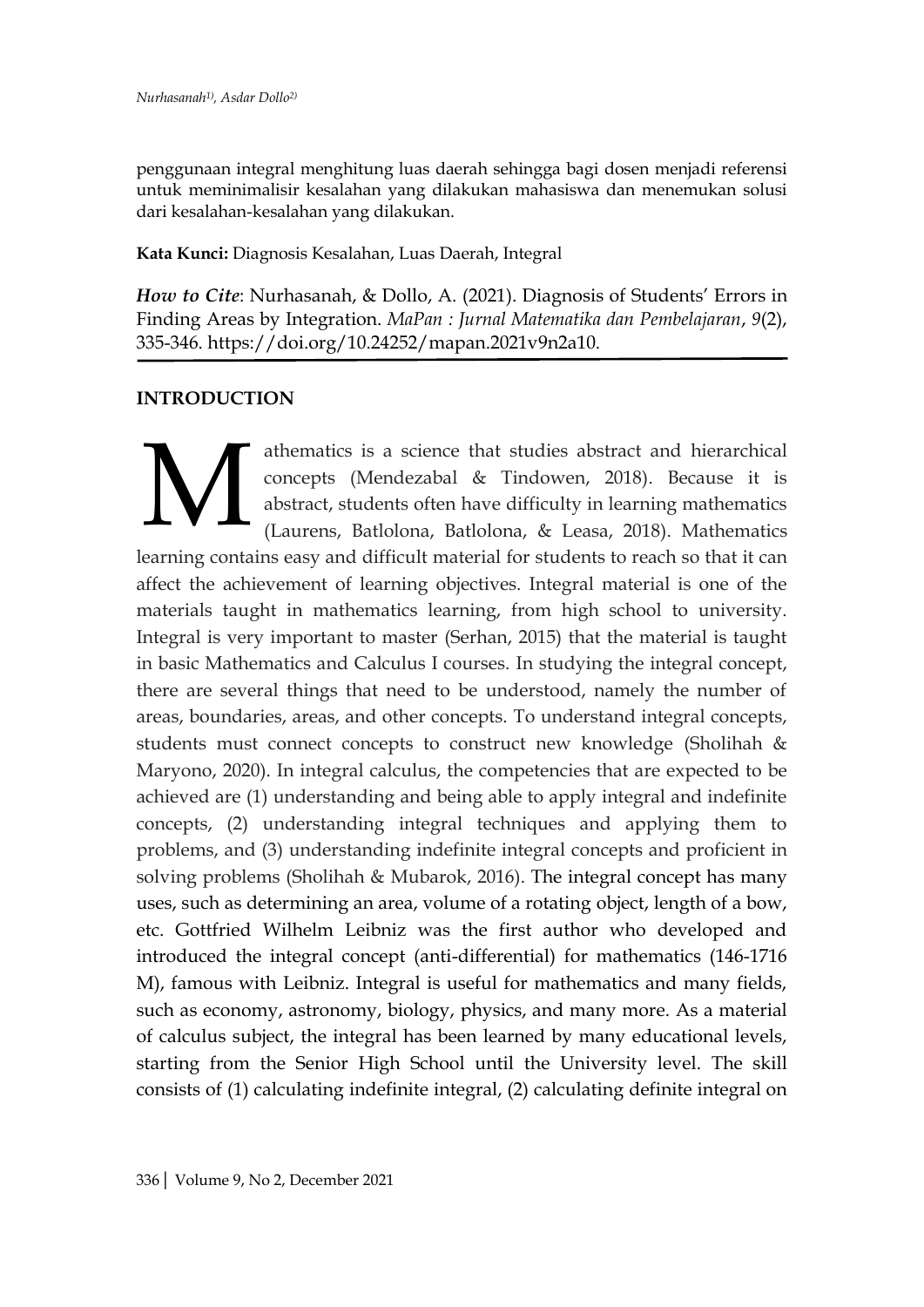algebraic and trigonometry functions, (3) calculating the area, and (4) calculating the volume of rotating object (Amelia & Yadrika, 2019).

Based on the researcher's experience teaching calculus subjects and interviews with students, the researchers noticed that some students had conceptual understanding problems and applications of integral in daily life. Research conducted by Solfitri, Kartini, Siregar, and Syari (2019) also shows that students experience errors in solving integral problems because students' understanding of basic concepts is still weak so that they understand the next concept. It proved that the students had inaccurate stages of solving the integral problems while calculating the area of an object. The learning difficulty was observable from the low test scores of the students. The difficulty of students in learning integral is the difficulty of understanding the language of mathematics, the limit is not only simple mathematical operations but many concepts that appear (Nursyahidah & Albab, 2017). A poor understanding of the concepts of functions, limits and derivatives causes difficulties in learning integral (Dane, Cetin, Bas, & Sagirli, 2016). They had errors while solving the integral questions to measure the given area of an object. Amelia and Yadrika (2019) supported this preliminary finding. The author found four types of errors that dominated the students. They were conceptual error, 36.75%, operational error (20%), principle error (5%), and factual error (3.3%). Syafmen (2015) explains the error types of the students in solving mathematics questions. The mistakes are (1) conceptual mistake, (2) incorrect data uses, (3) incorrect language interpretation, (4) technical error, and (5) error to conclude. Research conducted by Afifah, Ilman, and Putri (2018) that the students' problems in solving KPB questions include conceptual errors, operational errors, and principle errors.

In analyzing student errors, several indicators are needed so that the diagnosis process focuses on these indicators (Siregar & Solfitri, 2019). Several opinions of previous researchers have been stated, the difference in this study is that the researcher uses the types of errors seen in solving integral problems to calculate the area divided into three aspects, namely (1) conceptual errors, (2) procedural errors, and (3) final resolution error. Conceptual errors in question are errors made in identifying the formula for the area of a region, and applying integral properties to solve area problems, procedural errors, namely errors in manipulating algebraic operations and calculation operations, final resolution errors, namely errors because they did not solve the problem until the final stage. Students must have excellent conceptual understanding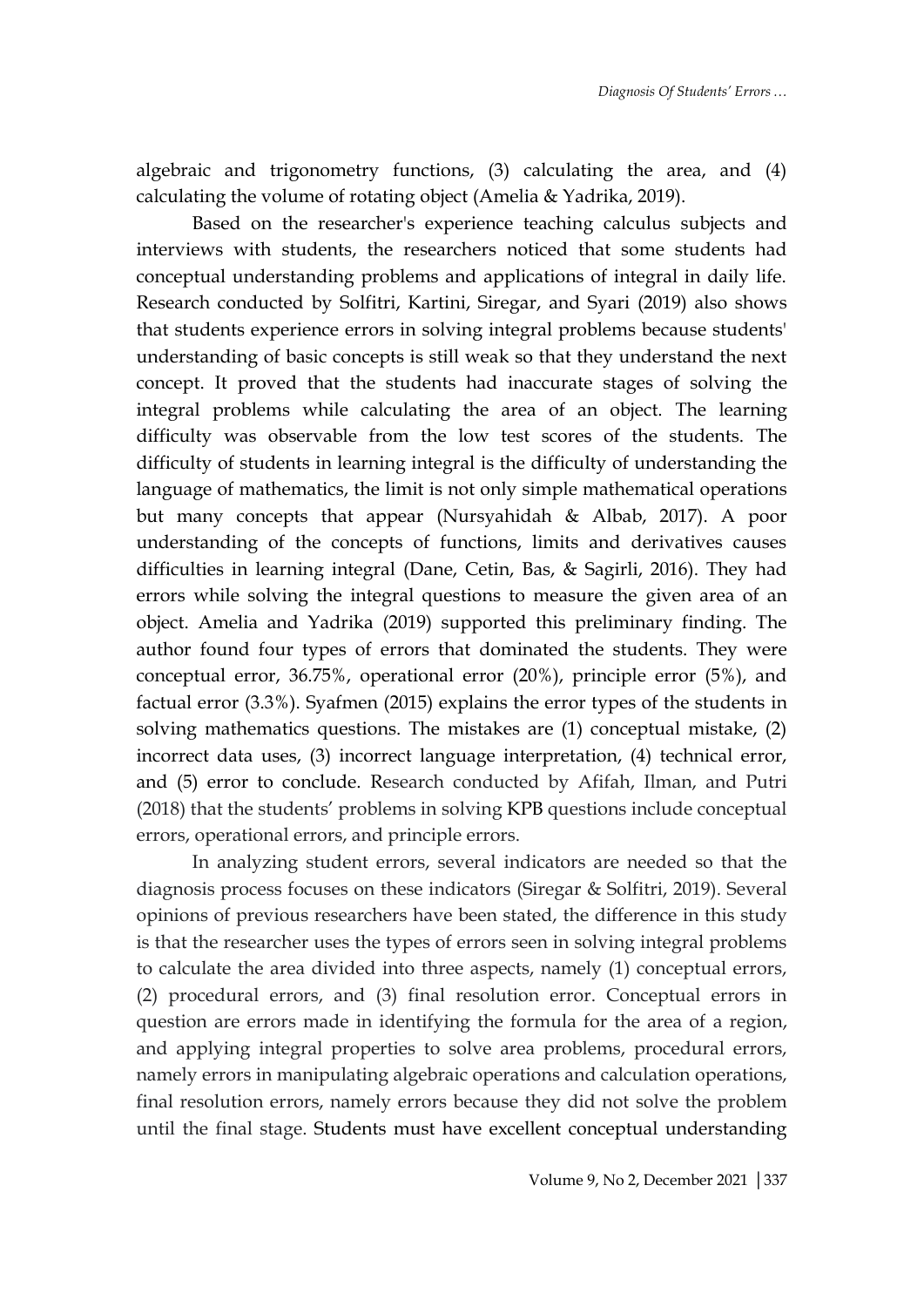and manipulating skills to promote the solving stage while calculating the area of an object with integral. Thus, they can provide incorrect final answers. One of the ways to find out the students' mistakes in solving questions is with a diagnostic test. This test is useful to determine and find the students' learning difficulties in learning a concept. The influential factors of the students' difficulties may cover the intellectual, emotional, physical, facilities or other factors (Husni, 2020; Onyema, Eucheria, Obafemi, Sen, Atonye, Sharma, & Alsayed, 2020). Once the problem is found, the educators can provide a solution to improve the learning (Widoyoko, 2014). So, researchers need to diagnose errors made by students in the use of integrals to calculate the area so that for lecturers, it becomes a reference to minimize errors made by students and find solutions for the mistakes made. Thus, this research aims to diagnose the students' errors in finding the area by using integration.

### **METHOD**

This type of research is qualitative research, which describes students' errors in solving integral problems and measuring the area. The subjects consisted of the 23 students of mathematics education, the University of Muhammadiyah Parepare, who have programmed calculus I and calculus II. The applied instruments were diagnostic tests and interviews. The data collecting technique was data triangulation. It combined two techniques of collecting data in the form of a diagnostic test in an essay and the interview. The applied data analyses were descriptive and narrative statistic analyses. The researchers obtained the quantitative data from the three questions of the diagnostic test of the students. Then, the researchers analyzed them with descriptive statistics in tables and graphs. Then, the qualitative data were obtained from the interview. The researchers analyzed the data narratively to make the interview understandable as information. Miles and Huberman (Sugiyono, 2019) explain that the data analysis consists of data reduction, display, and conclusion.

a. Data reduction consists of correcting answers to diagnostic tests; checking the results based on the size of the error in solving the problem. Researchers chose the collected data as initial data. Then the researcher chose the subject to proceed to the interview stage. The data collected from the diagnostic test results were used to select subjects for the interview stage. The three subjects selected were those who made various mistakes. The results of the interviews were transcribed into sentences.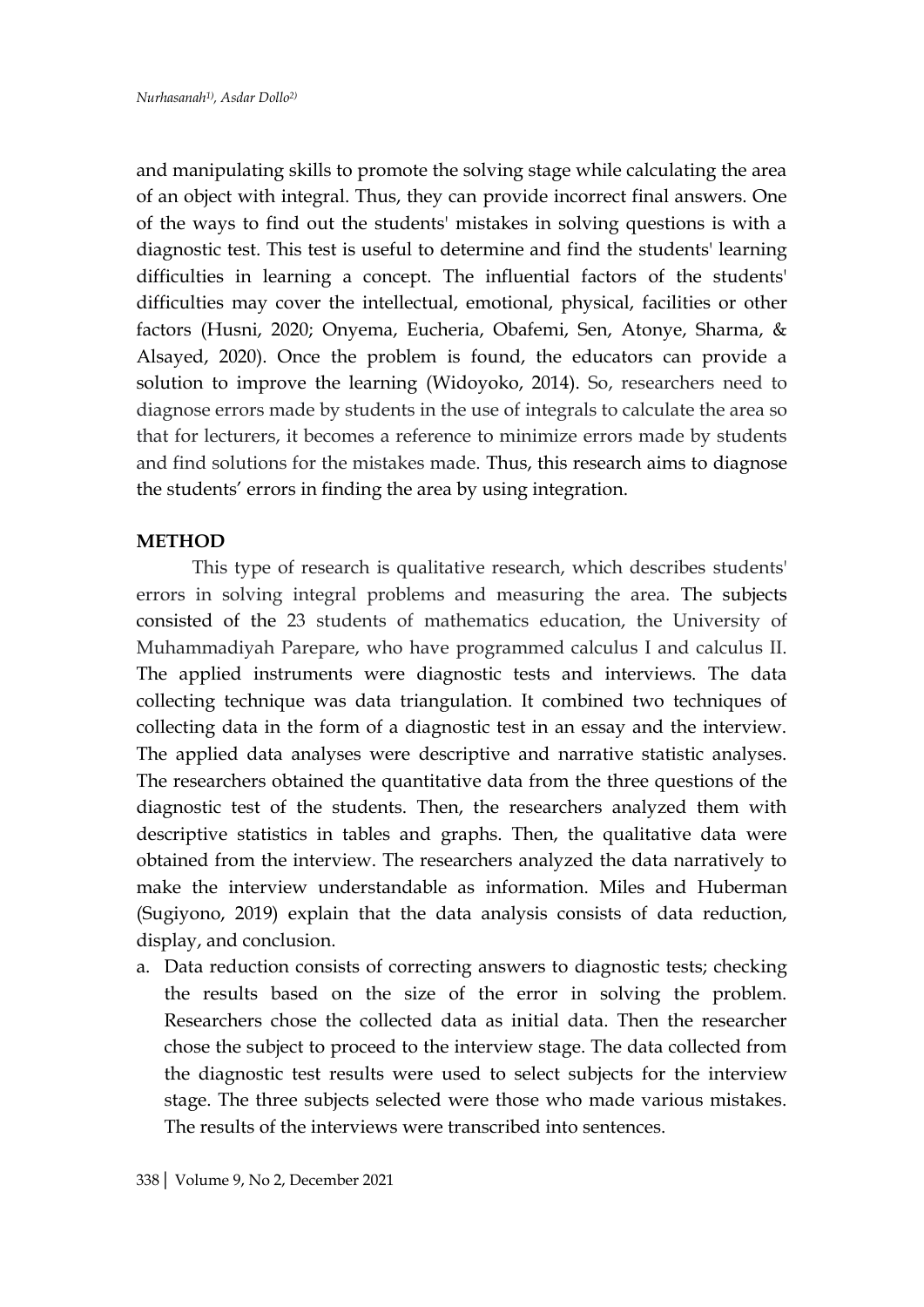- b. Data display consists of data collections of a diagnostic test as the interview materials. The researchers displayed the interview data results. Then, the researchers analyzed data from diagnostic tests and interviewed to answer the research problems. The data displayed in the table was from the descriptive analysis of the diagnostic test result. The data interview display took form as narrations of the obtained information by the researchers.
- c. The researchers concluded based on the diagnostic test results and interview results about the error types and the causal factors of the errors.

### **RESULTS AND DISCUSSION**

The diagnostic test and interview showed the subjects' errors and types of errors. Here is the error description based on the subjects.

### **1. The Error Analysis of Subject 1**

The following shows the answers of subject 1 to question number 1: "state the form of the formula for the area of the shaded area bounded by a graph."



Figure 1. The Answer Numbered 1 - Subject 1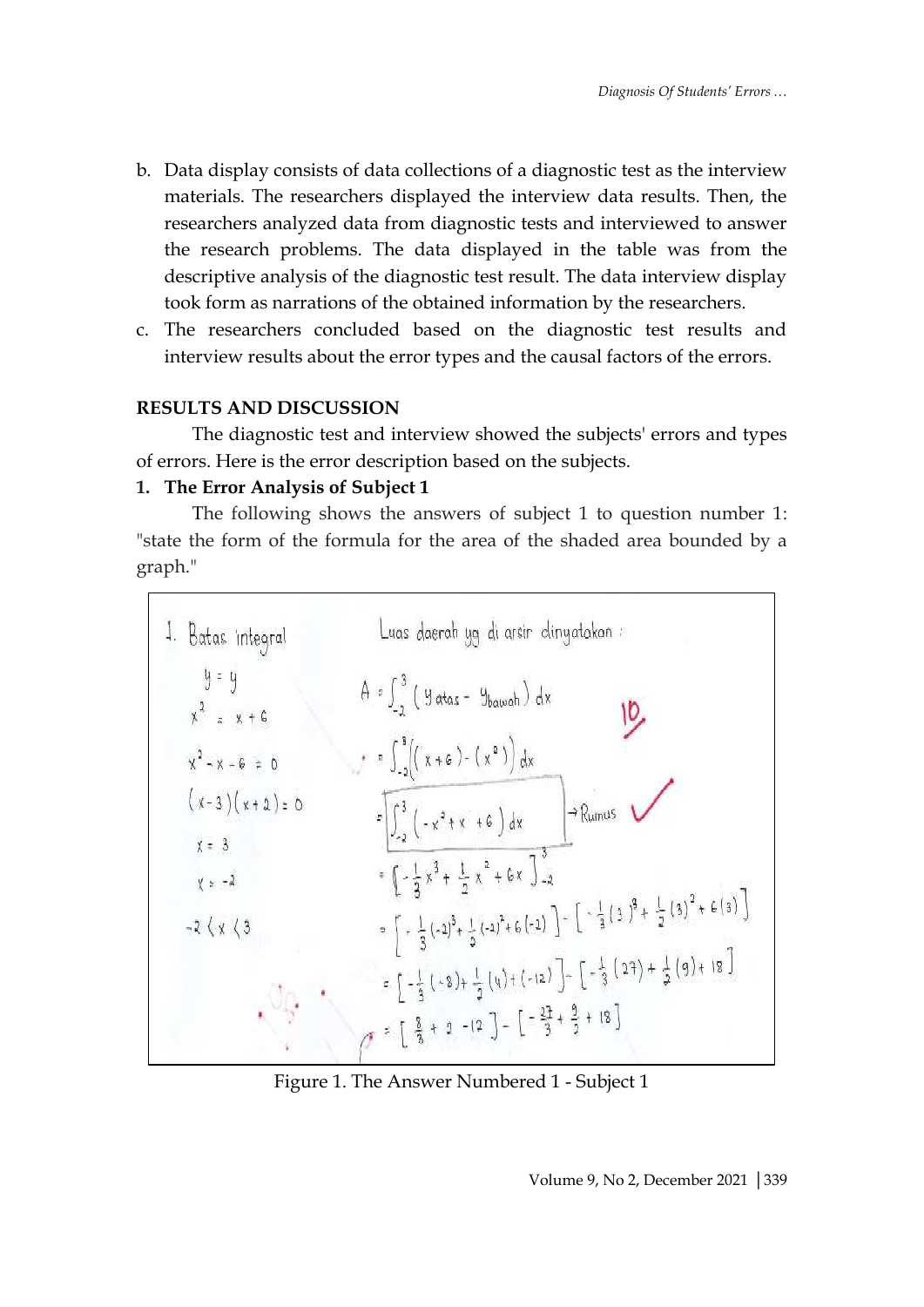The subject did not write the final answer based on the given question. It was the formula of the shaded area of the graph. The subject substituted the upper and lower bounds from the graph to get the final answer. The category of the error was a final-answer writing error.

The interview with subject 1 showed that he knew the given matter of the questions. The subject could solve the question with an integral definition. However, subject 1 incorrectly interpreted the final answer. This was the finalwriting error because the subject read inaccurately and carelessly while solving the question.

The following shows the answers of subje  $\qquad$  of question number 2 with "the question of finding the area of the shaded area on the graph."



Figure 2. The Answer Numbered 2 - Subject 1

The subject wrote the given matter of the question and sought the integral limit based on the integral concept. The subject was aware of the given and the questioned things on the questions. The interview result also showed that the student could manipulate the algebra so that the integral result of the function was correct based on the integral basic principle. However, the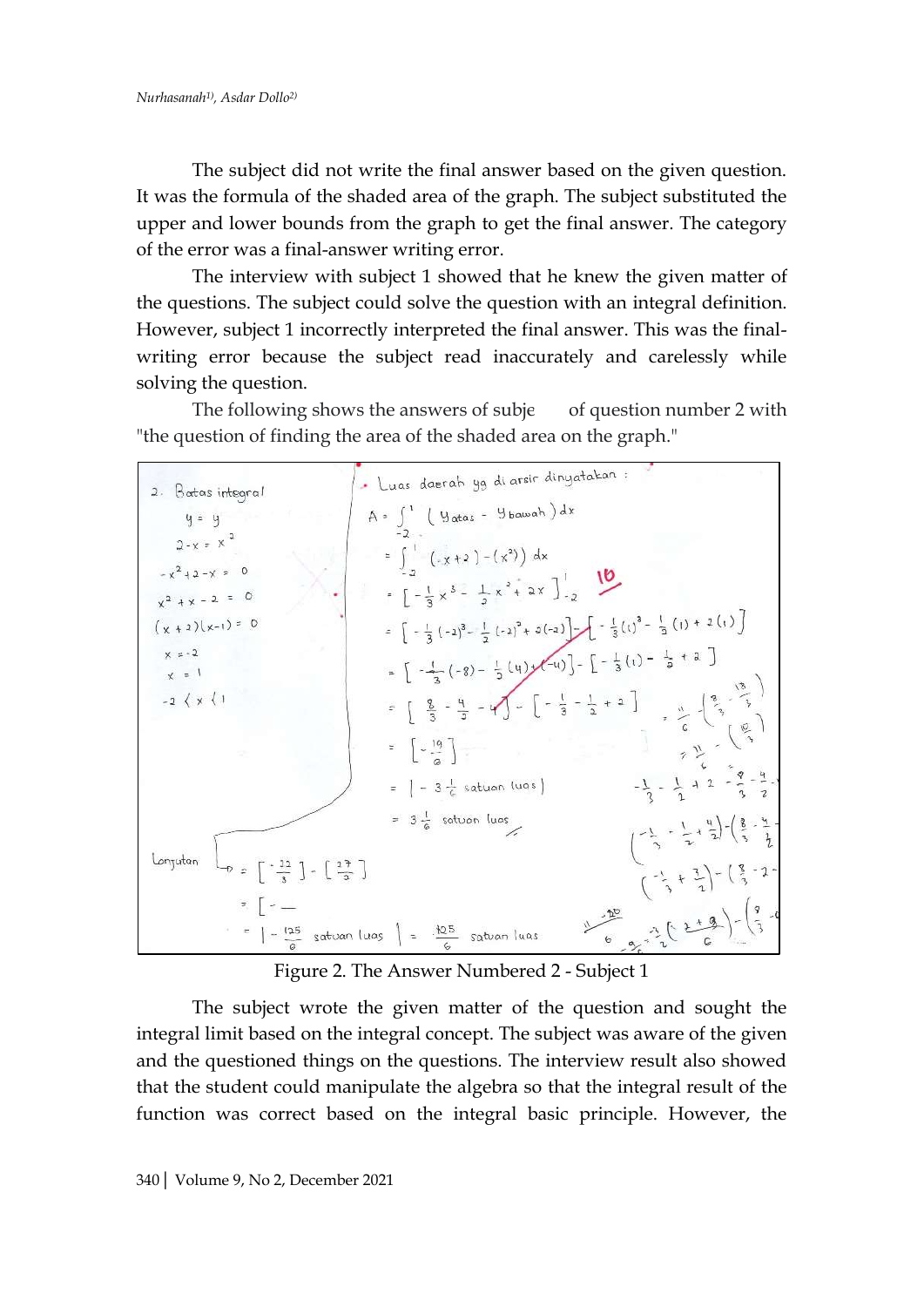subject made the error while substituting the lower values of certain integrals by substituting the lower bound value before the upper bound values. This finding showed the conceptual problems while solving specific integral. The causal factor was the lack of a specific integral concept in substituting the integral value bounds.

From the interview and test data reduction, the subject knew the given and questioned matters of the question. The subject could promote the integral solution operation, but the subject had an error substituting the integral value bounds. The error was the conceptual error.

The following shows the answers of subject 1 to question number 3 from the question of determining the area bounded by the line and graph the function.



Figure 3. The Answer Numbered 3 - Subject 1

The subject incorrectly substituted the value bounds on the integral. The subject did it by substituting the lower bound before the upper bound values. This error referred to the conceptual error category on specific integral. The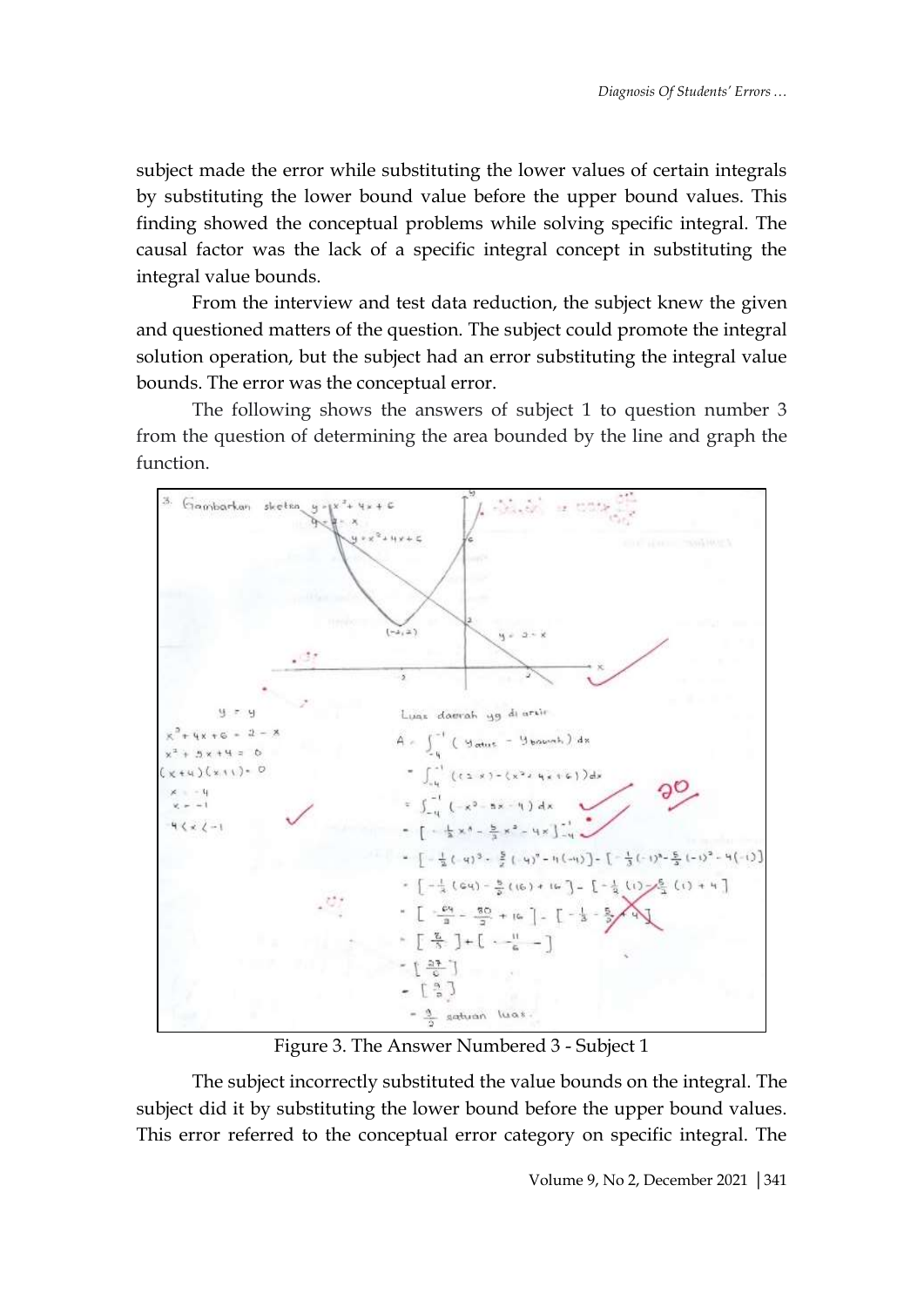subject understood the given and questioned matters. The subject could describe the graph completely.

The interview showed that the subject could not draw the graph clearly, but the subject could manipulate the algebra. Thus, the integral result of the function was correct based on the integral principle. The error of the subject was substituting the value bounds of a specific integral. The subject did it by substituting the lower bound before the upper bound. This finding showed the conceptual problems while solving specific integral. The data reduction of the interview and test proved that the subject knew the given and the questioned matters in the questions. The subject knew how to find and do the integral solution operation. However, the subject incorrectly drew the graph clearly and incorrectly substituted the integral value bounds. The error was the conceptual error.

### **2. The Error Analysis of Subject 2**



Figure 4. The Answer Numbered 2- Subject 2

Figure 4 shows the error analysis performed by subject 2. The error displayed by subject 2 is included in the procedural error, namely the error in performing arithmetic operations on fractional numbers. Subject 2 was the only subject who experienced errors in calculating fractional numbers in question number 2, and other subjects experienced different errors with the same number.

The data reduction of the interview and test proved that the subject knew the given and the questioned matters in the questions. The subject knew how to find and do the integral solution operation. However, the subject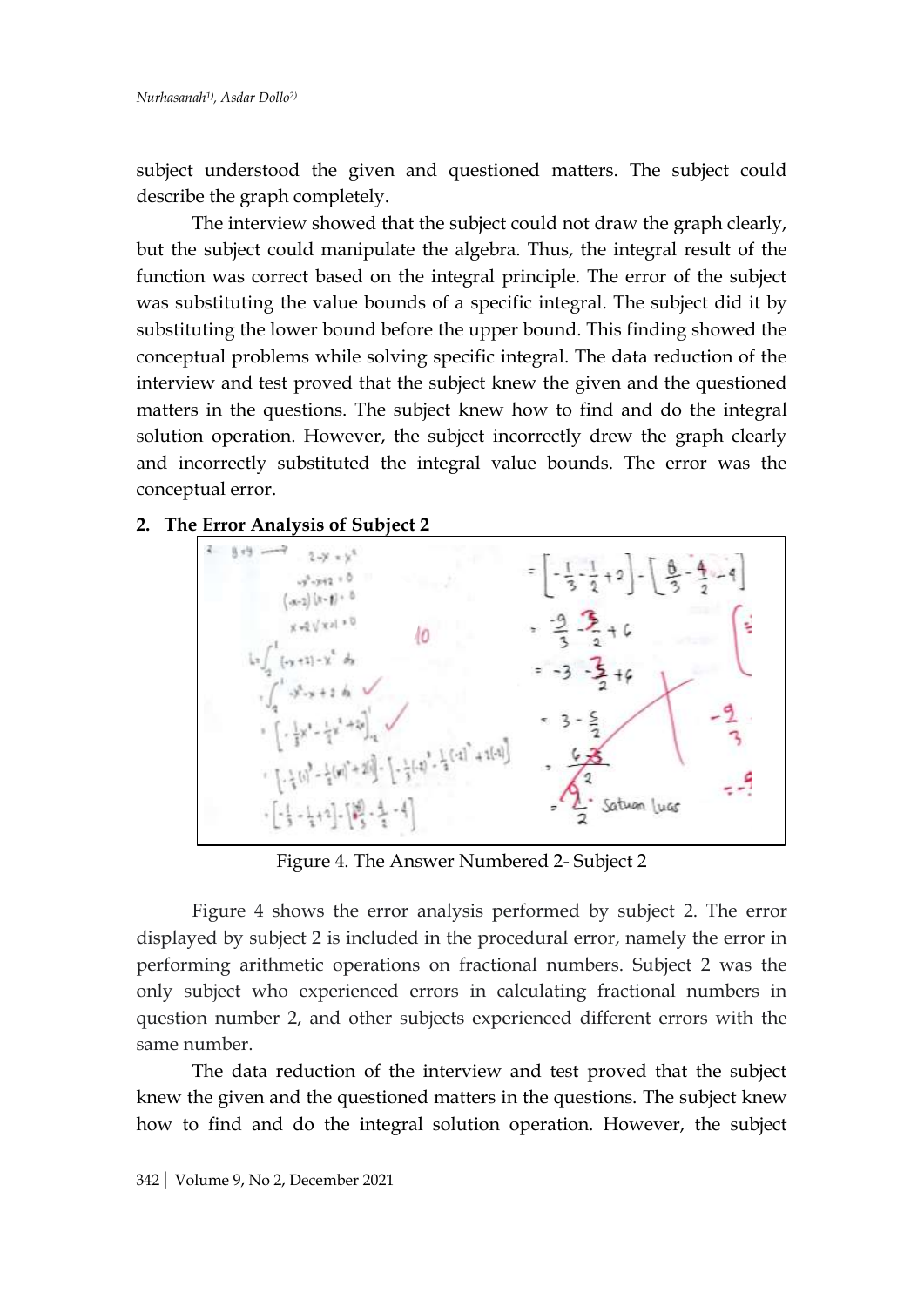incorrectly drew the graph clearly and incorrectly substituted the integral value bounds. The subject knew and could solve the questions. However, the subject was incorrect in the calculation. This error was a procedural error that led to inaccurate answers.

The data reduction of the diagnostic test and interview obtained the subject could solve the integral questions with the integral principle and regulation. However, the subject was not carefully doing the calculation process. This error was a procedural error.

3. The Error Analysis of Subject 3<br>  $\left[\begin{array}{c} \textcircled{3} \textcircled{3} \textcircled{3} \textcircled{3} \textcircled{3} \textcircled{3} \textcircled{3} \textcircled{3} \textcircled{3} \textcircled{3} \textcircled{3} \textcircled{3} \textcircled{3} \textcircled{3} \textcircled{3} \textcircled{3} \textcircled{3} \textcircled{3} \textcircled{3} \textcircled{3} \textcircled{3} \textcircled{3} \textcircled{3} \textcircled{4} \textcircled{4}$  $(x+2)(x-2)$ <br>  $x \rightarrow 3$  dan x : 1<br>  $3 \cdot x^2$  dan y : 2 - x adalah  $1. \int_{a}^{b} (2-x) - x^3 dx$  $\int_{a}^{1} -x^{3} dx + 1 dx$  $\left[ -\frac{1}{4}x_1 - \frac{3}{4}x_1 + \frac{1}{2}x_1 + \frac{1}{2}x_1 \right]$  $\int$   $\left(-\frac{1}{2}x^{3}+\frac{1}{2}x^{2}+2\pi\right)$ ,  $\begin{bmatrix} 1 & \frac{1}{2} & x^2 - \frac{1}{2} & x^3 + x^2 \end{bmatrix}$ <br>  $\begin{bmatrix} -\frac{1}{2} & (-x)^3 & -\frac{1}{2} & (-x)^2 + x^2(-x) \end{bmatrix}$   $\begin{bmatrix} -\frac{1}{2} & (-x)^2 & \frac{1}{2} & (-x)^3 + x^2(-x) \end{bmatrix}$ <br>  $\begin{bmatrix} -\frac{1}{2} & (-x)^2 - \frac{1}{2} & (-x)^2 + x^2(-x) \end{bmatrix}$   $\begin{bmatrix} -\frac{1}{2} & (-x)^2 & (-x)^2 - \frac{$  $\cdot \left[ \frac{3}{3} - 2 - 4 \right] \cdot \left[ \cdot \frac{7}{8} \cdot \frac{7}{8} + 2 \right]$  $\frac{1}{2}$  = 3 $\frac{1}{6}$  Salvon luas |  $: 3 -$  Salvan luas

Figure 5. The Answer Numbered 2 – Subject 3

Figure 5 shows the error analysis performed by subject 3. The error displayed by subject 3 is included in the concept error, namely in substituting the value of integral limits. Subject 3 is the only subject who experiences substitution errors in question number 2, other subjects experience different errors with the same number.

The answer showed the subject knew the given and questioned matters and the value bounds of integral. Then, the subject made an error in substituting the integral's lower and upper bound values. It was a conceptual error due to the incorrect final answer. The main error was probably due to conceptual error on specific integral. The interview with subject 3 showed that the subject knew the given and questioned matters from the question. Then, the subject could explain the questions with the integral definition. However, the subject incorrectly distributed the integral bounds. The error type was the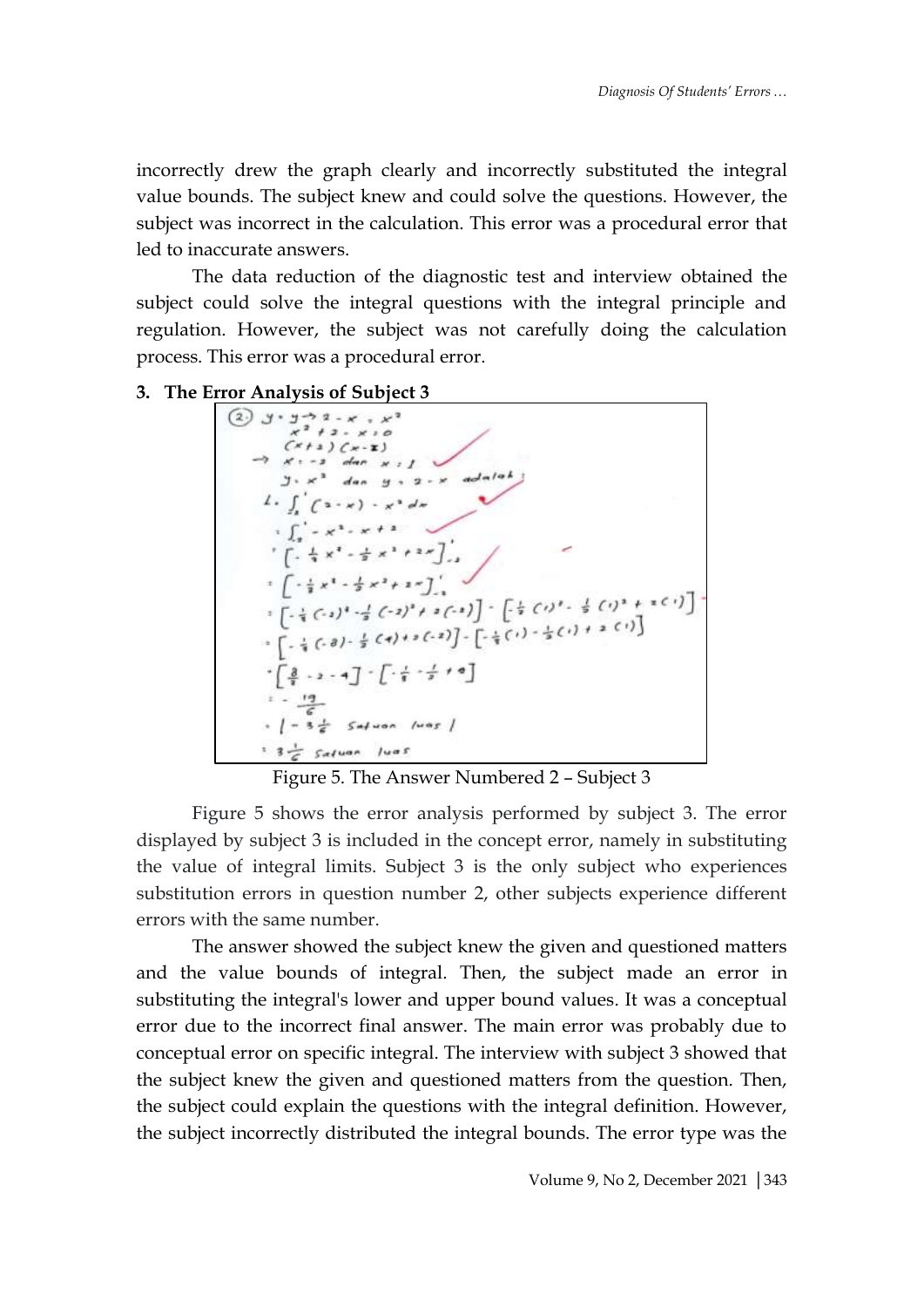calculation process error. It occurred because the subject incorrectly operated the calculation by reversely substituting the lower and upper-value bounds.

The diagnostic test and interview data found that the subject could solve the integral questions with the integral principle and regulation. However, the subject was not carefully calculating the calculation process. The error type was procedural errors because the subject knew the concept but incorrectly distributed the value. Table 1 shows the data display and verification based on the error type.

| <b>No. Questions</b> | Descriptions of the Error                                                                                                                                                                    | <b>Error Types</b> |
|----------------------|----------------------------------------------------------------------------------------------------------------------------------------------------------------------------------------------|--------------------|
| 1                    | The students could not write the area                                                                                                                                                        | Committing         |
|                      | of the integral formula based on the                                                                                                                                                         | incorrect final    |
|                      | questioned items.                                                                                                                                                                            | solution           |
| $\overline{2}$       | The students reversely substituted the<br>value bounds of integral.                                                                                                                          | Conceptual error   |
|                      | One of the errors was in calculating<br>operation.                                                                                                                                           | Procedural error   |
| 3                    | The subject did not show the graphics<br>perfectly.<br>The students did not substitute the<br>integral value bounds reversely. They<br>put the lower bound first before the<br>upper bounds. | Conceptual error   |

Table 1. The Error Recapitulation and The Error Types of The Students in Calculating The Area by Integration

In general, the most frequent mistakes students make in calculating the area with the first integral is a conceptual error by not being able to substitute the upper and lower limit values correctly, which is most often done in solving problems number 2 and number 3. The second is a procedural error, namely, performing an incorrect calculation operation. The third is the final completion error, which is an error in writing the final answer.

#### **CONCLUSION**

The researchers concluded that the students' errors in solving the area by integration were (1) conceptual error, such as substituting the lower and upper bounds reversely and incorrectly drawing the function graph, (2) procedural error, such as incorrectly calculating, and (3) final-solution error, such as incorrectly writing the final answer based on the questioned item.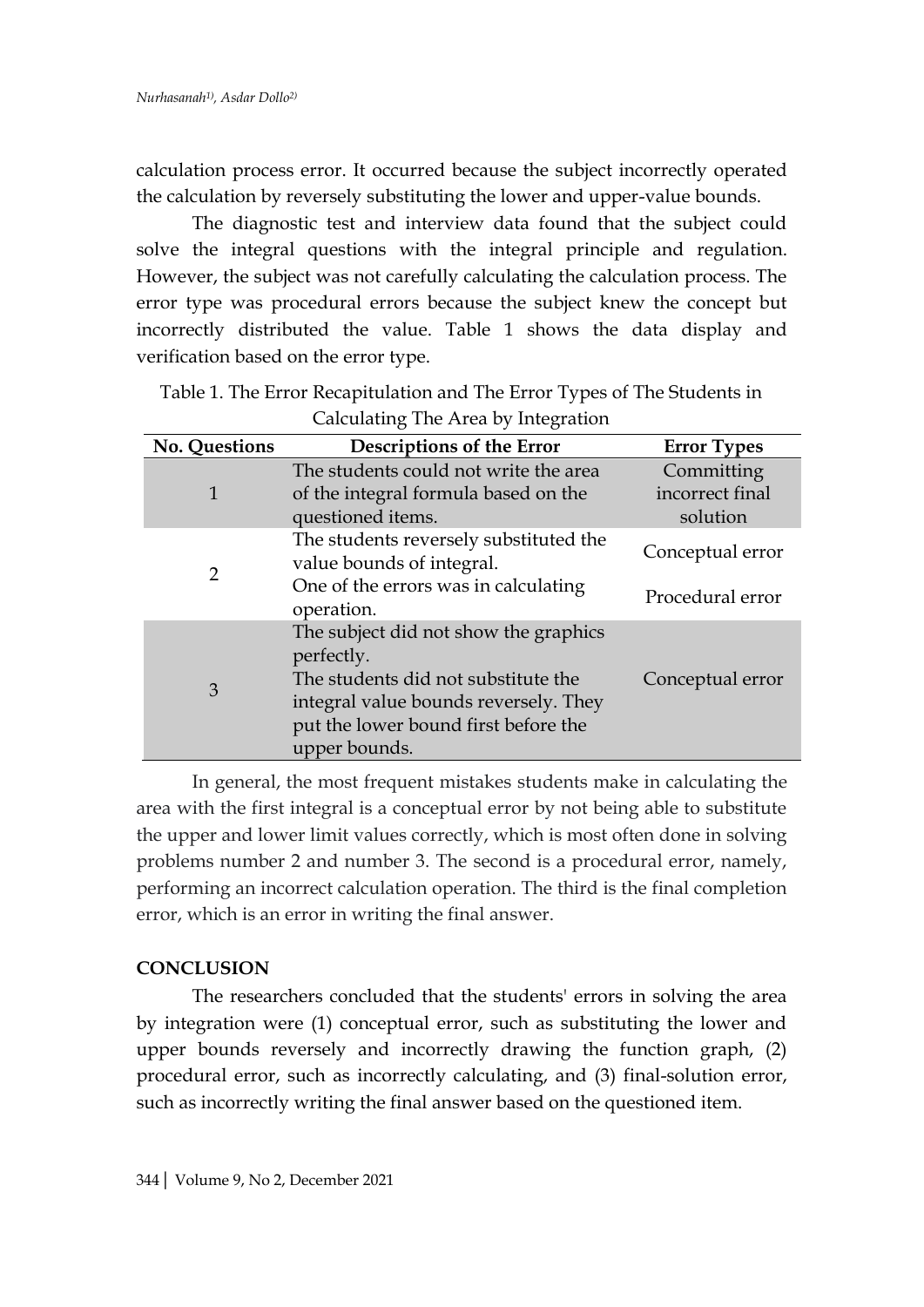The researchers suggest the students should have ice-breaking activity dealing with the previous materials before joining the Calculus I course; the students should receive a review about the primary requirement of function and the definite integral. Thus, the students would not have problems with the definite integral concepts. They need to understand the value bounds or intervals of definite integral and solve the definite integral before measuring the area.

## **ACKNOWLEDGMENT**

Thank you to the University of Muhammadiyah Parepare, which has provided funds to researchers during this time.

## **REFERENCES**

- Afifah, D. S. N., Ilman, M., & Putri, I. M. (2018). Analisis kesalahan mahasiswa dalam menyelesaikan soal kalkulus peubah banyak. *MaPan : Jurnal Matematika Dan Pembelajaran*, *6*(2), 207–220. https://doi.org/10.24252/ mapan.2018v6n2a7.
- Amelia, S., & Yadrika, G. (2019). Analisis kesalahan siswa SMA dalam menyelesaikan soal integral. *Jurnal Ilmiah Dikdaya*, *9*(1), 124–131. https://dx.doi.org/10.33087/dikdaya.v9i1.132.
- Dane, A., Cetin, O. F., Bas, F., & Sagirli, M. O. (2016). A conceptual and procedural research on the hierarchical structure of mathematics emerging in the minds of university students: An example of limitcontinuity-integral-derivative. *International Journal of Higher Education*, *5*(2), 82–91. https://doi.org/10.5430/ijhe.v5n2p82.
- Husni. (2020). The effect of inquiry-based learning on religious subjects learning activities: An experimental study in high schools. *Jurnal Penelitian Pendidikan Islam*, *8*(1), 43–54. https://doi.org/10.36667/jppi.v8i1.434.
- Laurens, T., Batlolona, F. A., Batlolona, J. R., & Leasa, M. (2018). How does realistic mathematics education (RME) improve students' mathematics cognitive achievement? *EURASIA Journal of Mathematics, Science and Technology Education*, *14*(2), 569–578. https://doi.org/10.12973/ejmste/ 76959.
- Mendezabal, M. J. N., & Tindowen, D. J. C. (2018). Improving students' attitude, cenceptual understanding and procedural skills in differential calculus through microsoft mathematics. *Journal of Technology and Science Education*, *8*(4), 385–397. https://doi.org/10.3926/jotse.356.